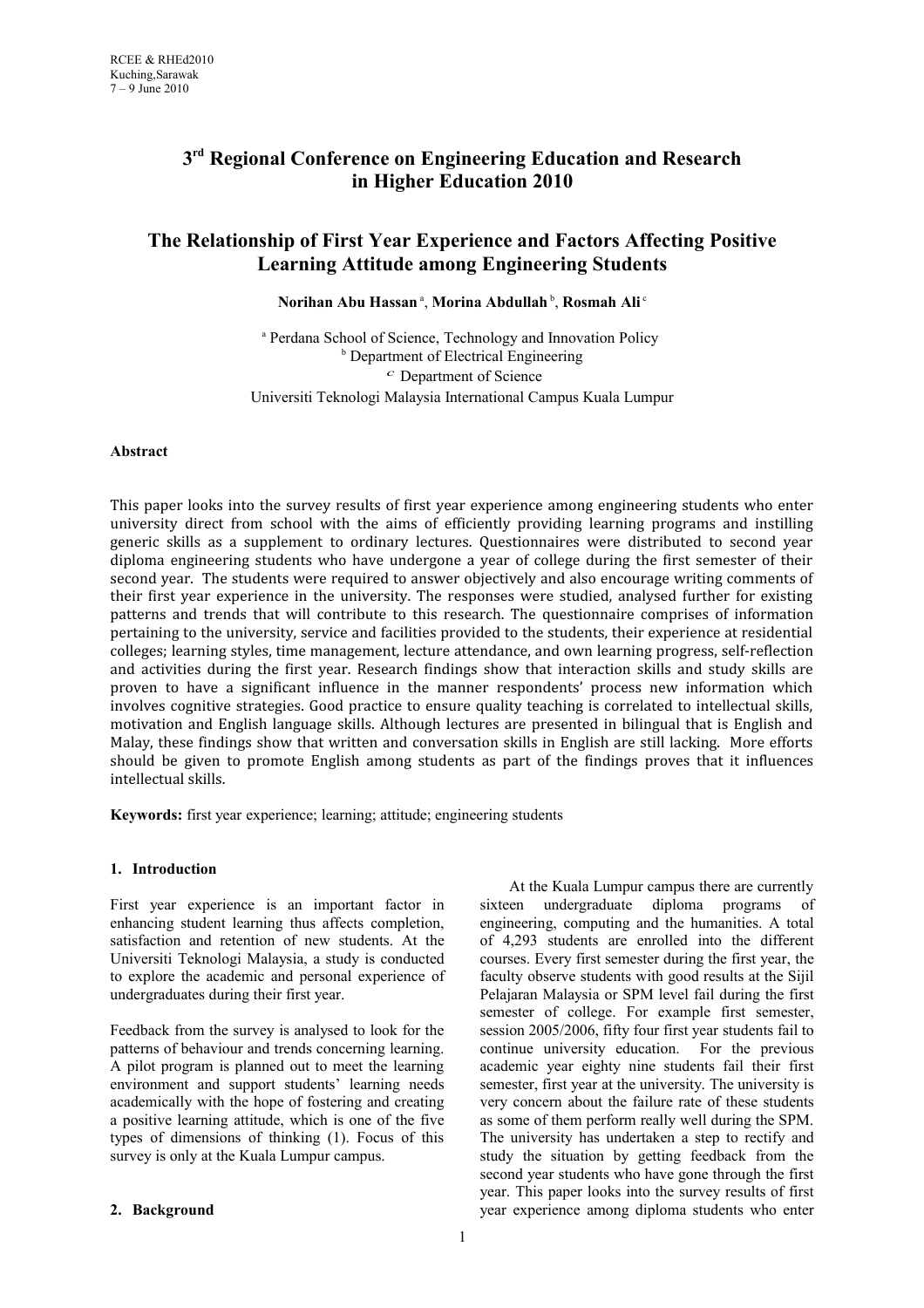RCEE & RHEd2010 Kuching,Sarawak 7 – 9 June 2010

university direct from school with the aims of efficiently providing learning programs as a supplement to ordinary lectures. In this way, the university begin to take measures specially design to alleviate the problems in assisting students during their first year. It is hope that these programs provide, foster and create a positive learning attitude towards achieving a university education

## **3. Academic Initiatives for First Year Experience**

 The academia around the world are actively involved in activities concerning first year experience either initiative of the country by setting up a special centre, or some universities initiate its own support service centre to address issues of student development. These initiatives are very common in developed countries and many researches are conducted to address the issue (1), (7). But in a developing country like Malaysia, not much research is conducted in this area. Knowing the importance of such feedback, in 2005 Universiti Teknologi Malaysia has embarked on the research of First Year Experience for the first time to ensure quality of its programs and credentials. First year students of diploma in engineering and computing programs enter the university direct from secondary school. Some of these students experience some difficulty in adapting to campus life. The most common problem is the transition from school to the university environment. Transition to university involves adapting to a new academic and social environment.

 First year experience research findings show the different pattern, trends and behaviour of students. There are reports in the web in which data are displayed and categorised base on student satisfaction in the first year; academic experience in the first year; student adjustment to college; personal challenges and social networks in the first year; change over the first year of college.  $(2)$ ,  $(3)$ ,  $(6)$ ,  $(9)$ . For example, findings from "Your First College Year" survey conducted by Higher Education Research Instruments, University of California Los Angeles in 2005 resulted in a total of 38,538 firsttime, full-time, first-year students who has responded to the instrument from 144 colleges and universities across the United States (10). Other universities set up a special committee to study on first year experience. Suggestions are recommended for the university to carry out certain measures and policies are drawn to address the issues.

 The above findings have one common factor – the need for change in attending to students' need academically. At this stage first year students need help and guidance. With respect to academic student development, some colleges and universities provide services to students to give guidance on academic matters.

 Huot (5) highlights four important pillars of educational reform as a) the introduction of general education courses, b) the integration of generic skills into the program curriculum, c) the development of program standards for each post-secondary program, d) the use of learning outcomes to describe generic skills and vocational goals. She further stresses the emergent of one of the models in the early 1990 which reflect new approaches to teaching and learning – dimensions of learning. It includes approaches that emphasise general education and thinking skills in the curriculum. In this model, successful learning involves thinking which she describes as a complex system of interactions among five types of dimensions of thinking such as a) positive attitudes and perceptions about learning, b) thinking involved in acquiring and integrating knowledge, c) thinking involved in extending and refining knowledge, d) thinking involved in using knowledge meaningfully, and e) productive habits of mind.

 Schunk (8) discusses instructional variables and their relationship to learning. He points out that different theoretical perspectives on instruction share certain commonalities such as 1) learners progress through stages or phases, 2) material should be organized and presented in small steps, 3) learners require practice, feedback and review, 4) social models facilitate learning and motivation, 5) motivational and contextual factors influence learning. He explains that two steps are critical in applying the instructional theory involving the conditions of learning, first to specify the type of learning outcome and second, to determine the events of learning or factors that make a difference to instruction. Schunk (8) support Gagné (4) who contended that learning is complex and that learners acquire capabilities that manifest themselves in different outcomes. The five types of learning outcomes are intellectual skills, verbal information, cognitive strategies, motor skills, and attitudes.

## **4. Measures for First Year Experience**

In this survey, the Centre for Teaching and Learning at UTM is responsible for the development of instruments to measure first year experience. Careful thought is given to suit local conditions as culture, beliefs system and the learning environment. The questionnaire consists of ten sections as follows:

- 1. information regarding the university
- 2. facilities and services
- 3. experience at dormitories
- 4. involvement in campus
- 5. academic programs
- 
- 6. learning styles<br>7. time managem time management
- 8. attendance in lectures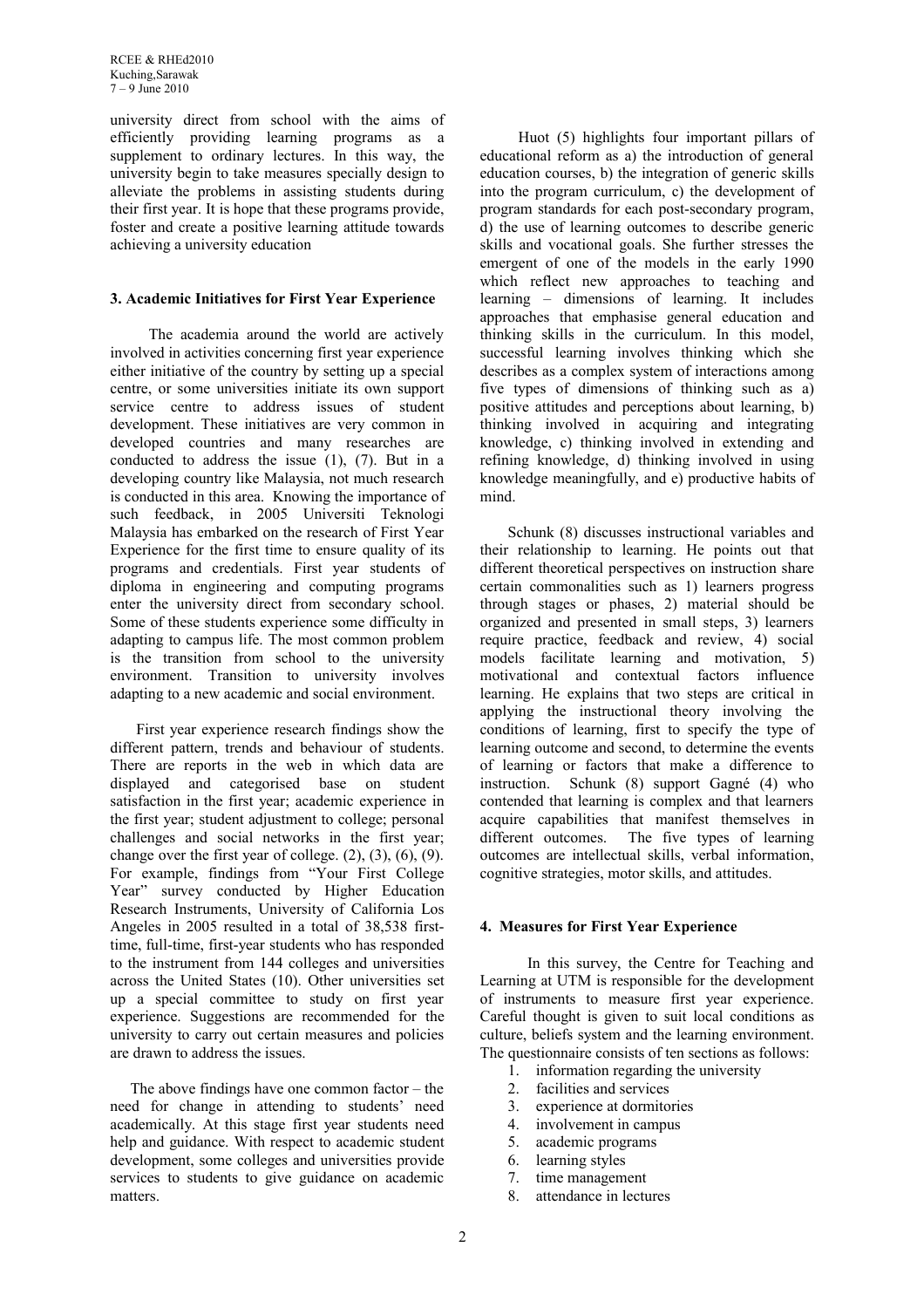9. own progress

10. self reflection

# **5. Enrolment of Students**

 The full time undergraduate diploma students at the city campus enter university direct from school base results at the SPM (Sijil Pelajaran Malaysia) level. Currently there are 1244 second year students pursuing different programs in Kuala Lumpur (Table 1). Of these, 934 (75%) students are in the engineering programs such as Diploma in Civil Engineering (DDA); Diploma in Mechatronic Engineering (DDB); Diploma in Computer Science (DDC); Diploma in Electronic Engineering; Diploma in Mechanical Engineering (DDJ); Diploma in Electrical Engineering – Power (DDK); Diploma in Land Surveying; Diploma in Electrical Engineering - Communication (DDP); Diploma in Aeronautical Engineering (DDT) and Diploma in Multimedia (DDZ). The number of students from the non engineering programs such as Diploma in Management Technology; Diploma in Valuation (DDV) and Diploma in Accountancy (DDW) are 310  $(25\%)$ .

**TABLE 1 – Distribution of all second year diploma students according to programs**

| <b>Programs</b> | <b>Frequency of</b><br>all second year<br>students | Percentage<br>of all second year<br>students |
|-----------------|----------------------------------------------------|----------------------------------------------|
| <b>DDA</b>      | 132                                                | 10.6                                         |
| <b>DDB</b>      | 90                                                 | 7.2                                          |
| <b>DDC</b>      | 103                                                | 8.3                                          |
| <b>DDE</b>      | 87                                                 | 7.0                                          |
| <b>DDJ</b>      | 197                                                | 15.8                                         |
| <b>DDK</b>      | 57                                                 | 4.6                                          |
| <b>DDL</b>      | 37                                                 | 3.0                                          |
| <b>DDP</b>      | 118                                                | 9.5                                          |
| <b>DDT</b>      | 34                                                 | 2.7                                          |
| DDZ             | 79                                                 | 6.4                                          |
| $DDG*$          | 104                                                | 8.4                                          |
| $DDV^*$         | 108                                                | 8.7                                          |
| DDW*            | 98                                                 | 7.9                                          |
| Total           | 1244                                               | 100.0                                        |

Notes: \* refer to non-engineering programs

# **6. Research Methodology**

 For the purpose of this survey only data pertaining to the information related to learning will be analysed. These factors which resulted in learning are identified in the questionnaire as follows:

- i. Interaction skills
- ii. study skills
- iii. good practice of teaching
- iv. intellectual skill
- v. motivation
- vi. information processing skills

vii. English language skills

viii. determination

 English language skills are measured by English writing skills improve during first year, English conversation skills improve during first year. Intellectual skills is measured by reading skills improve during first year, listening skills improve during first year, intellectual development skills improve during first year, problems solving skills improve during first year. Effective study skills is measured by having problem in identifying on what to study, always able to match up facts with theory, always Identify important topics for lectures, always study on my own the whole first year, prefer to study with friends the whole first year, study for the sake of passing, easy to lose concentration while studying. Motivation is measured by satisfied with the study effort by my friends, put an effort to get excellent results, satisfied with the opportunity to study from friends, satisfied in conducting study session, confidence improve during first year. Good practice of teaching is measured by satisfaction with quality of teaching, the feedback of progress from the lecturer, care by academic advisor and the lecturers' concern of my academic success.

 Determination is measured by the statement all first year students studied very hard, well prepared before lecture, and I am determine to get the grades I want. Questionnaires are distributed to second year students who have been through the first year of college. At the end of the questionnaire students are required to write opinions regarding their first year experience. Questionnaires are distributed to the students regardless of their disciplines. The students are required to state their identity card number in the questionnaire. No other information on their background is required. Data mining techniques is applied in this survey. The data for First Year Experience are coded first, the next step is to match these data with the university database obtained from the Centre of Information and Computing Technology (CICT), UTM International Campus, Kuala Lumpur. Matching for this purpose is the process of detecting through the use of national identity card number. This is necessary to further patch up information regarding their names, programs, gender and the current semester results which is not known yet when the FYE was conducted. However the patching up of data cannot be done automatically due to constraints of the different types of software use to store information, the confidentiality of some information and the raw data need to be cleaned before analysing for results. At this point there are variables or items in the questionnaire that need to be recoded.

 For the early part of the analysis, the mean and standard deviation for the factors which result in learning between the engineering and non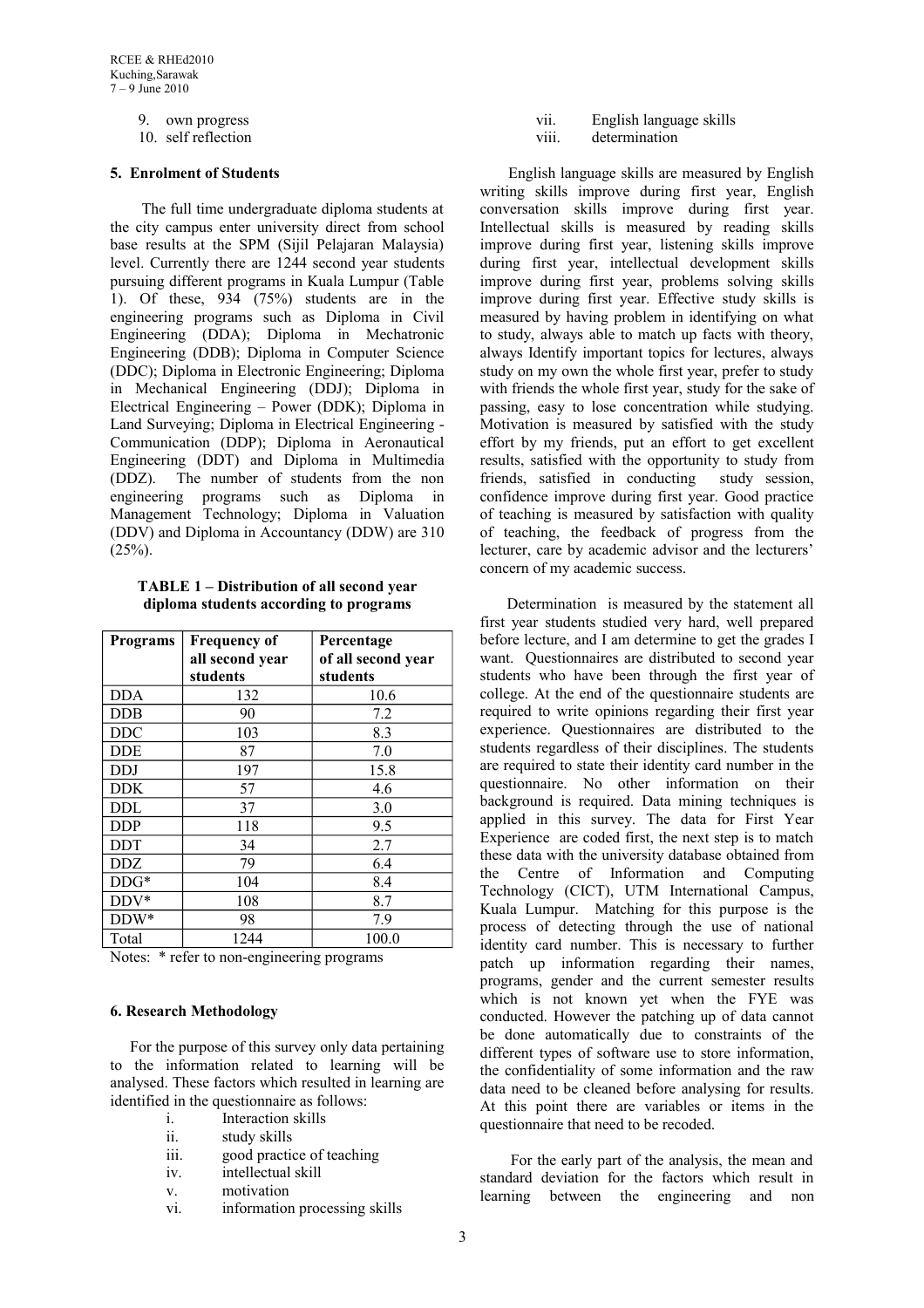engineering programs are monitored to check for the reliability and validity of the survey questions. When the results show consistency between the two groups determine by the standard deviation and the mean, then the next step of analysis is allowable. Second, this is also an indication that common programs for students development can be planned out regardless of the disciplines of study. Third, this indicator permits organizers to perform group task regardless of their academic background especially when conducting a student development programs.

#### **7. Research Findings**

The profile of the respondents are shown in Table 2, Table 3 and Table 3 respectively. A total of 191 students responded to the survey. Table 1 shows frequency according to programs DDA (17, 8.9%); DDB (5, 2.6%); DDC (9, 4.7%); DDE (16, 8.4%); DDG (21, 11.0%); DDJ (16, 8.4%); DDK (8, 4.2%); DDL (4, 2.1%), DDP (11, 5.8%); DDT (3, 1.6%); DDV (14, 7.3%); DDW (27, 14.1%); DDZ (7, 3.7%) and those who do not respond (33, 17.3%).

**TABLE 2 – Program of the respondents**

| <b>Detail Programs</b> | Frequency | Percent |
|------------------------|-----------|---------|
| <b>DDA</b>             | 17        | 8.9     |
| DDB                    | 5         | 2.6     |
| <b>DDC</b>             | 9         | 4.7     |
| <b>DDE</b>             | 16        | 8.4     |
| DDG                    | 21        | 11.0    |
| DDJ                    | 16        | 8.4     |
| DDK.                   | 8         | 42      |
| DDL                    | 4         | 2.1     |
| <b>DDP</b>             | 11        | 5.8     |
| <b>DDT</b>             | 3         | 1.6     |
| <b>DDV</b>             | 14        | 7.3     |
| <b>DDW</b>             | 27        | 14.1    |
| DDZ.                   | 7         | 3.7     |
| missing                | 33        | 17.3    |
| Total                  | 191       | 100.0   |

Table 3 shows 96 (50.3%) respondents are from the engineering program and 62 (32.5%) respondents are from the non engineering programs.

### **TABLE 3 – Distribution of the programs**

| <b>Programs of respondents</b> | Frequency | Percent |
|--------------------------------|-----------|---------|
| engineering program            | 96        | 50.3    |
| non-engineering<br>program     | 62        | 32.5    |
| Total                          | 158       | 82.7    |
| System missing                 | 33        | 17.3    |
| Total                          | 191       | 100.0   |

In Table 4, 32.5% of the respondents are males and 62.3% are females. The current semester results shown by Cumulative Point Average (CPA) indicate 6.3% obtained lower than a 1.99; 24.1% at CPA of 2.00-2.49; 36.1% at 2.50-2.99; and 16.2% at 3.00- 3.49.

| <b>Background of</b><br>respondents |              | <b>Frequency</b> | Percent |
|-------------------------------------|--------------|------------------|---------|
| Gender                              | male         | 62               | 32.5    |
|                                     | female       | 119              | 62.3    |
|                                     | Total        | 181              | 94.8    |
| Missing                             | System       | 10               | 5.2     |
| Total                               |              | 191              | 100.0   |
| <b>Cumulative</b>                   | lowest to    | 12               | 6.3     |
| <b>Point</b>                        | 1.99         |                  |         |
| Average                             | 2.00 to 2.49 | 46               | 24.1    |
|                                     | 2.50 to 2.99 | 69               | 36.1    |
|                                     | 3.00 to 3.49 | 31               | 16.2    |
|                                     | Total        | 158              | 82.7    |
| Missing                             | System       | 33               | 17.3    |
| Total                               |              | 191              | 100.0   |

**TABLE 4 – Distribution by gender and Cumulative Point Average**

Table 5 is a list of factors that prevail when learning occurs. The factors are Interaction skills, study skills, good practice of teaching, intellectual skills, motivation, information processing skills, English language skills and determination by programs**.** The statistics show differences according to mean and standard deviation of the factors between engineering and non engineering programs. It is concluded that the results are similar between the two groups.

| <b>TABLE 5 – Mean and standard deviation of</b> |                                                 |
|-------------------------------------------------|-------------------------------------------------|
|                                                 | factors between engineering and non engineering |

|                    |                     |    |                  | non-engineering |    |                  |
|--------------------|---------------------|----|------------------|-----------------|----|------------------|
|                    | engineering program |    | program          |                 |    |                  |
|                    |                     |    | Std.             |                 |    | Std.             |
| <b>Factors</b>     | Mean                | N  | <b>Deviation</b> | Mean            | N  | <b>Deviation</b> |
| <b>Interaction</b> | 2.1720              | 93 | .37946           | 2.1207          | 58 | .32861           |
| skills             |                     |    |                  |                 |    |                  |
| study skills       | 1.9778              | 90 | .14823           | 2.0000          | 60 | .00000           |
| good practice      | 2.7204              | 93 | .45122           | 2.8033          | 61 | .40082           |
| of teaching        |                     |    |                  |                 |    |                  |
| intellectual       | 1.9247              | 93 | .26525           | 2.0000          | 58 | .00000           |
| skill              |                     |    |                  |                 |    |                  |
| motivation         | 2.3763              | 93 | .50892           | 2.3500          | 60 | .48099           |
| information        |                     |    |                  |                 |    |                  |
| processing         | 1.7553              | 94 | .47939           | 1.8500          | 60 | .36008           |
| skills             |                     |    |                  |                 |    |                  |
| <b>English</b>     |                     |    |                  |                 |    |                  |
| language           | 1.6915              | 94 | .46436           | 1.8000          | 60 | .40338           |
| skills             |                     |    |                  |                 |    |                  |
| determination      | 2.2447              | 94 | .43220           | 2.3115          | 61 | .46694           |

Table 6 examines the factors that are identified to be significantly correlated to each other during the analysis. The correlation coefficients shown in the table are weak nevertheless the results provide a useful index to the strength of relation between two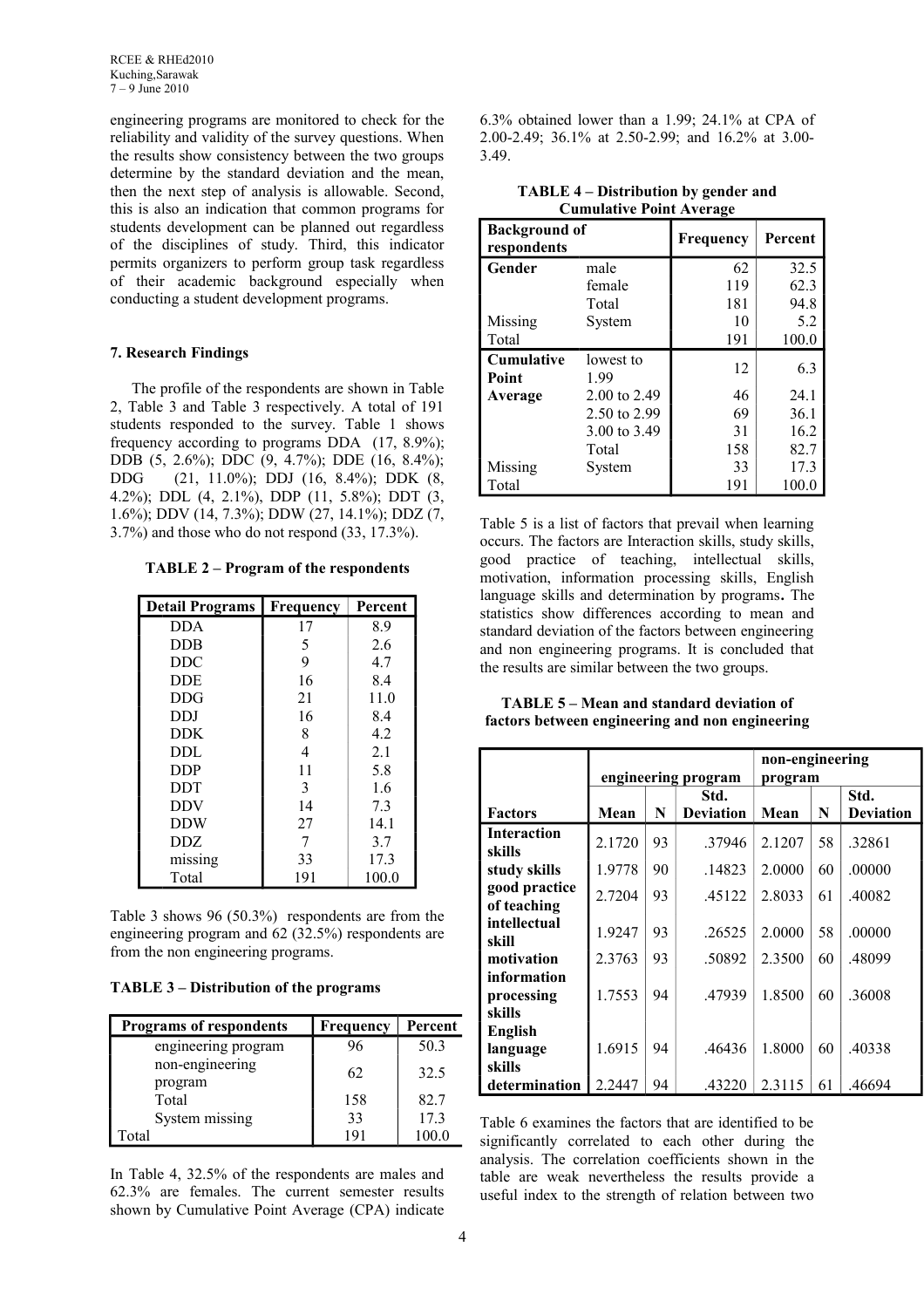factors which are significant. The factors (variables) that are positively correlated and significant at 0.05 confidence level are as follows:

- i. Interaction vs. information processing skills (  $\rho$  =0.207\*, 0.005 < 0.05)
- ii. Study skills vs. information processing skills (  $\rho$  =0.190\*, 0.011<0.05)
- iii. Study skills vs. determination( $\rho = 0.171^*$ ,  $0.022 < 0.05$ )
- iv. Good practice of teaching vs. intellectual skills (  $\rho$  =0.265\*, 0.000 < 0.05)
- v. Good practice of teaching vs. motivation ( $\rho$  $=0.282*,0.000<0.05$ )
- vi. Good practice of teaching vs. English language skills ( $\rho$  = 0.285\*,0.000 < 0.05)
- vii. Intellectual skills vs. English language skills (  $\rho$  =0.212\*, 0.004< 0.05)
- viii. Motivation vs. determination  $(\rho = 0.180^*, 0.015 < 0.05)$

## **TABLE 6 - Factors that are significantly correlated at the 0.05 level (2-tailed)**

| <b>Variables</b>                 | N   | <b>Pearson</b> | Sig. |
|----------------------------------|-----|----------------|------|
|                                  |     | Correlation    |      |
|                                  |     | $(\rho)$       |      |
| Interaction vs.                  | 178 | $.207(*)$      | .005 |
| information processing<br>skills |     |                |      |
| Study skills vs.                 | 178 | $.190(*)$      | .011 |
| information processing           |     |                |      |
| skills                           |     |                |      |
| Study skills vs.                 | 179 | $.171(*)$      | .022 |
| determination                    |     |                |      |
| Good practice of                 | 178 | $.265(*)$      | .000 |
| teaching vs. intellectual        |     |                |      |
| skills                           |     |                |      |
| Good practice of                 | 180 | $.282(*)$      | .000 |
| teaching vs. motivation          |     |                |      |
| Good practice of                 | 181 | $.285(*)$      | .000 |
| teaching vs. English             |     |                |      |
| language skills                  |     |                |      |
| Intellectual skills vs.          | 178 | $.212(*)$      | .004 |
| English language skills          |     |                |      |
| Motivation vs.                   | 181 | $.180(*)$      | .015 |
| determination                    |     |                |      |

\* Correlation is significant at the 0.05 level (2 tailed).

# **8. Discussion and Conclusion**

 Interaction skills and study skills are proven to have a significant influence in the manner respondents' process new information which involves cognitive strategies. According to Schunk (8) information processing skills include how the

respondents attend to new information, deciding to rehearse information, elaborating, and using longterm memory retrieval strategies. Study skills too have an effect on determination and vice versa. Therefore study skills such as has problem in identifying on what to study, ability to match up facts with theory, able to identify important topics for lectures, always study on his/her own the whole first year, prefer to study with friends the whole first year, study for the sake of passing, easy to lose concentration while studying should be given utmost attention. Good practice to ensure quality teaching is correlated to intellectual skills, motivation and English language skills. This is an indication that the respondents' level of satisfaction with quality of teaching, prompt feedback of learning progress from the lecturer, care by academic advisor and the lecturers' concern of academic success of the respondents play a big role in promoting learning. Although lectures are presented in bilingual that is English and Malay, this findings show that written and conversation skills in English are still lacking. More effort should be given to promoting English among students as this finding prove that it influence intellectual skills. This is true as most reference books use in higher education in the country are in English.

# **Reference**

- 1 Bensimon, E.M., 2005, New Directions for Higher Education, no. 131, Fall 2005, Wiley Periodicals, Inc, 99-111
- 2 Felder, R.M. . Forrest K.D, Baker-Ward, L., E.J. Dietz, and Mohr, P.H., J. Engr. Education, 82(1), 15-21 (1993).
- 3 The University of Sydney , [First Year](http://www.itl.usyd.edu.au/FYE/)  [Experience,](http://www.itl.usyd.edu.au/FYE/) Background & Principles · University Initiatives, [www.itl.usyd.edu.au/FYE/](http://www.itl.usyd.edu.au/FYE/) (accessed 25 Jan 2006)
- 4 Gagne, R.M., 1984, Learning outcomes and their effects : Useful categories of human performance. American Psychologist, 39, 377- 385
- 5 Huot, J. 1995. [College Quarterly Spring 1995,](http://www.collegequarterly.ca/1995-vol02-num03-spring/huot.html) www.collegequarterly.ca/ 1995-vol02-num03 spring/huot.html (accessed 25 Jan 2006)
- 6 National Resource Center for The First-Year Experience and Students in Transition, www.sc.edu/fye/ (accessed 2 Feb 2006)
- 7 Peat, M., Dalziel, J., Grant, A.M., 2001, Higher Education Research and Development, Volume 20, Number 2 / July 1, 199 - 215
- 8 Schunk, D.H., 2000, Learning theories: an educational perspective, Prentice-Hall Inc, Pearson Education New Jersey.
- 9 [University of Connecticut](http://fye.uconn.edu/) First Year Experience fye.uconn.edu/ (accessed 3 Feb 2006)